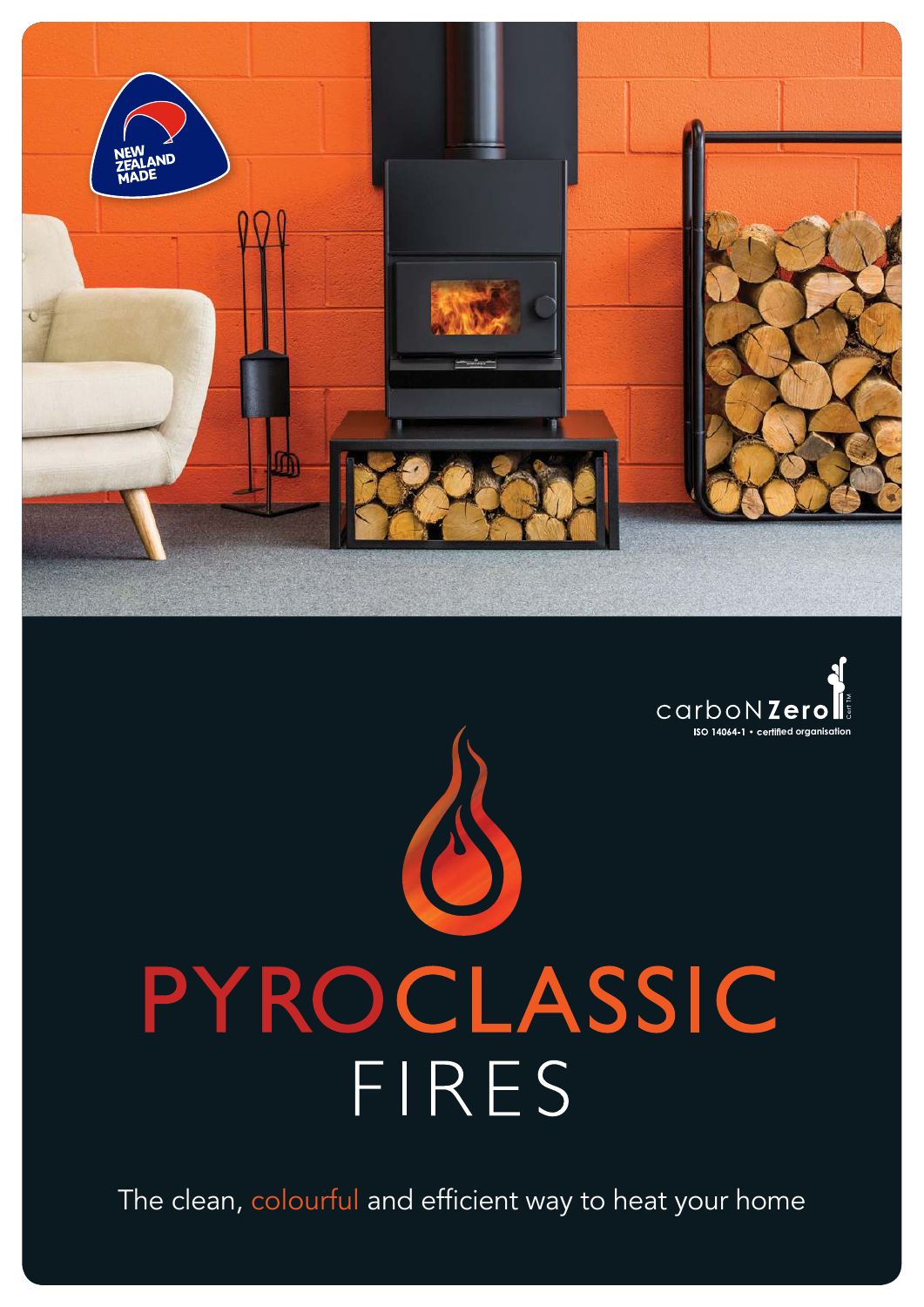## PYROCLASSIC IV & Mini

**NEW** 

**PRODUCT** 





Perfect for homes less than 120m<sup>2</sup>

Available with a 1.5kW wetback booster



Very low 0.9kg per hour fuel consumption rate

Dimensions: 455 (W) x 452 (L) x 625 (H)

The Pyroclassic Mini has been tested to the following standards: AS/NZS4012:2014 • AS/NZS4013:2014 • AS/NZS2918:2001 • Ecan authorisation: 174996 (Dry), 175008 (Wet)



The Pyroclassic IV has been tested to the following standards: AS/NZS4012:1999 • AS/NZS4013:1999 • AS/NZS4012:2014 • AS/NZS4013:2014 • AS/NZS2918:2001 • EN13240:2001 • A2:2004 • Ecan authorisation: 121121 (Dry), 121122 (Wet)



Panels on all fires are available in over 200 easily interchangeable colour choices.

#### For all technical specifications, visit www.pyroclassic.co.nz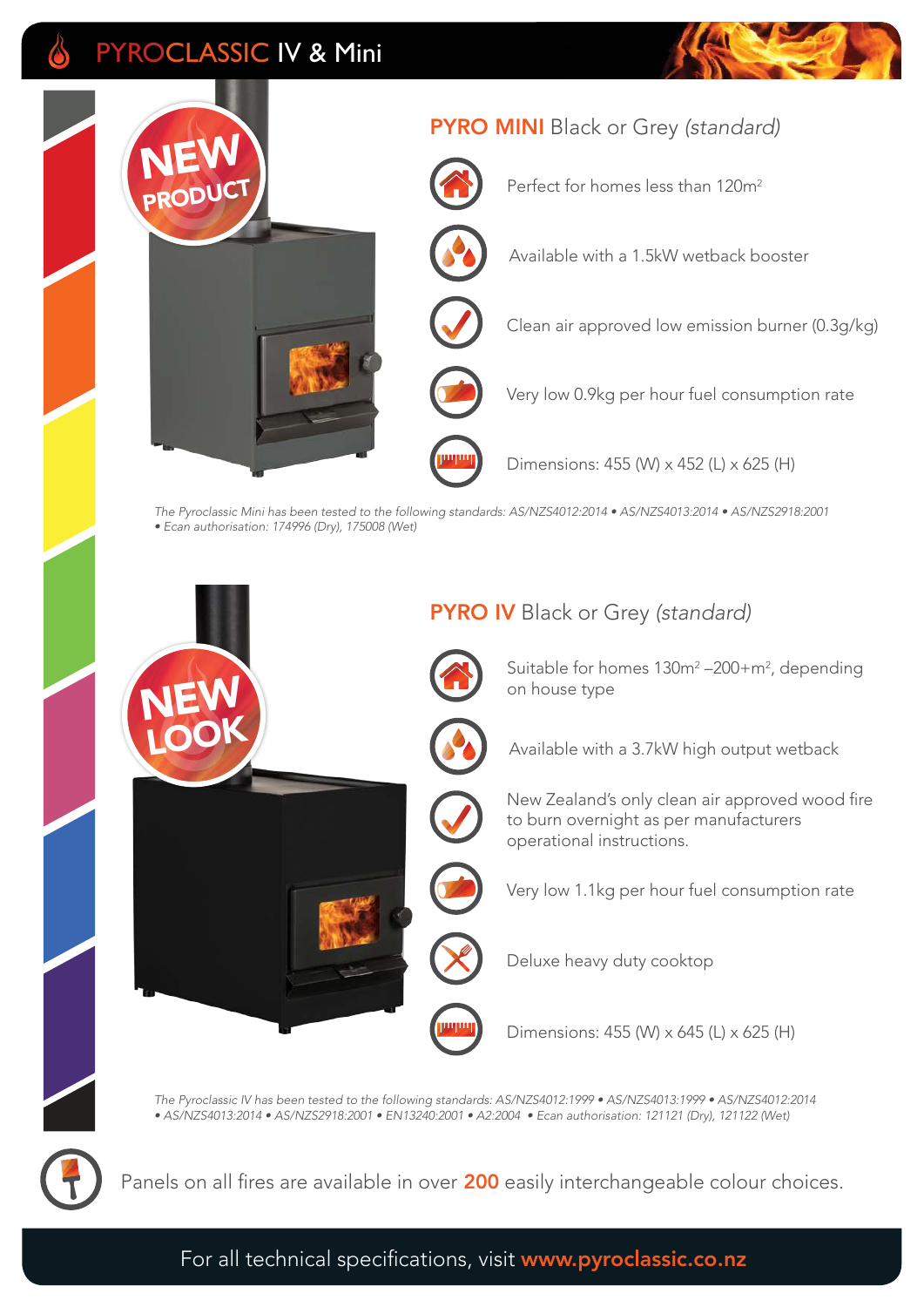### KEEPING KIWIS WARM FOR DECADES…

Pyroclassic Fires have been making wood fires in New Zealand for more than 35 years. Back in the 1970s, scientists at the Department of Scientific and Industrial Research were tasked with creating the cleanest, most efficient wood burner. The unique Pyroclassic design has stayed at the top of its field ever since.

We are proud to be a New Zealand owned and operated family business.

Every fire that leaves our Hawkes Bay factory is hand built and upholds the impeccable standard we have become renowned for.

#### **COLOURS**

From bold and bright to classic neutrals, there are more than 200 colour variations to choose from.

Simply decide whether you prefer a Black or Grey fire body (top plate, door and decorative panel) and then explore our huge range of Dulux Power Coating colour options.





#### ESSENTIALS KIT

The Essentials Kit has been specifically designed to suit Pyroclassic Fires. Includes the full Pyro tool set, reusable firelighters and digital moisture meter.

#### LOG RACK

Enjoy the convenience of this stylish log rack. Finished in a durable ripple black or grey powder coat.

Dimensions: Width 800mm Height 1000mm Depth 300mm



#### COOKTOP SET

Roast and bake to perfection on your Pyroclassic IV with our handy oven, mitt and trivet set. Available in black or grey.





#### PYROCLASSIC FIRES IS THE FIRST WOOD FIRE MANUFACTURER IN THE WORLD TO ACHIEVE carboNZero CERTIFICATION!



We could not think of a better way to demonstrate our commitment to the environment than by joining the internationally accredited carboNZero programme. We have now achieved 2 years of carboNZero certification and we have decreased our carbon emissions by 7.5% in the first year.

#### WHAT DOES THIS MEAN FOR YOU?

You can have confidence that by supporting Pyroclassic Fires, you are contributing to a global effort to promote and help lower greenhouse gas emissions.



"It is great to see a company like Pyroclassic Fires taking action to reduce their impacts. This achievement should be celebrated by everyone at Pyroclassic Fires and we look forward to seeing how this leadership evolves in their sector." Dr Ann Smith, Enviro-Mark Solutions CEO